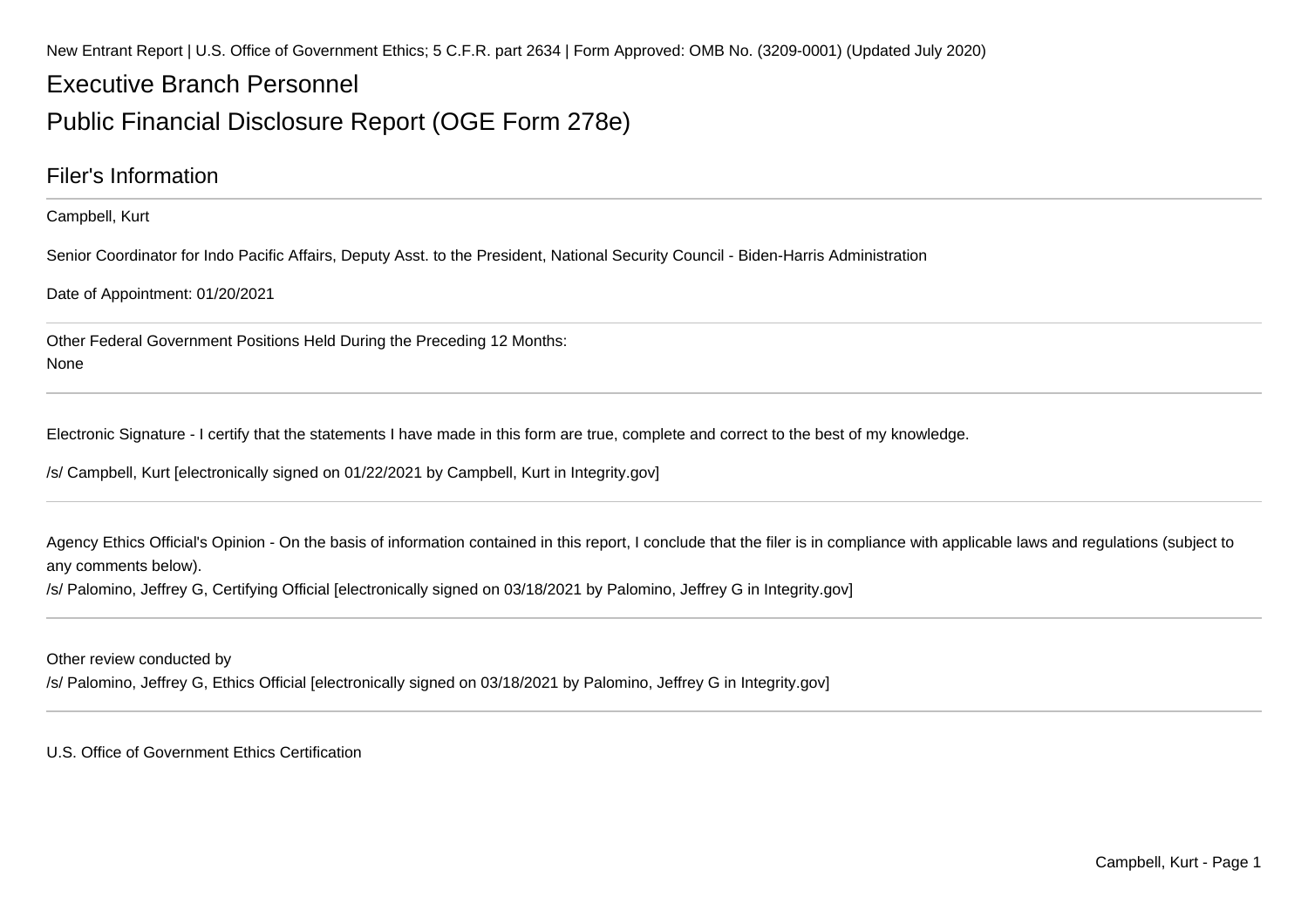Data Revised 03/16/2021

Data Revised 03/05/2021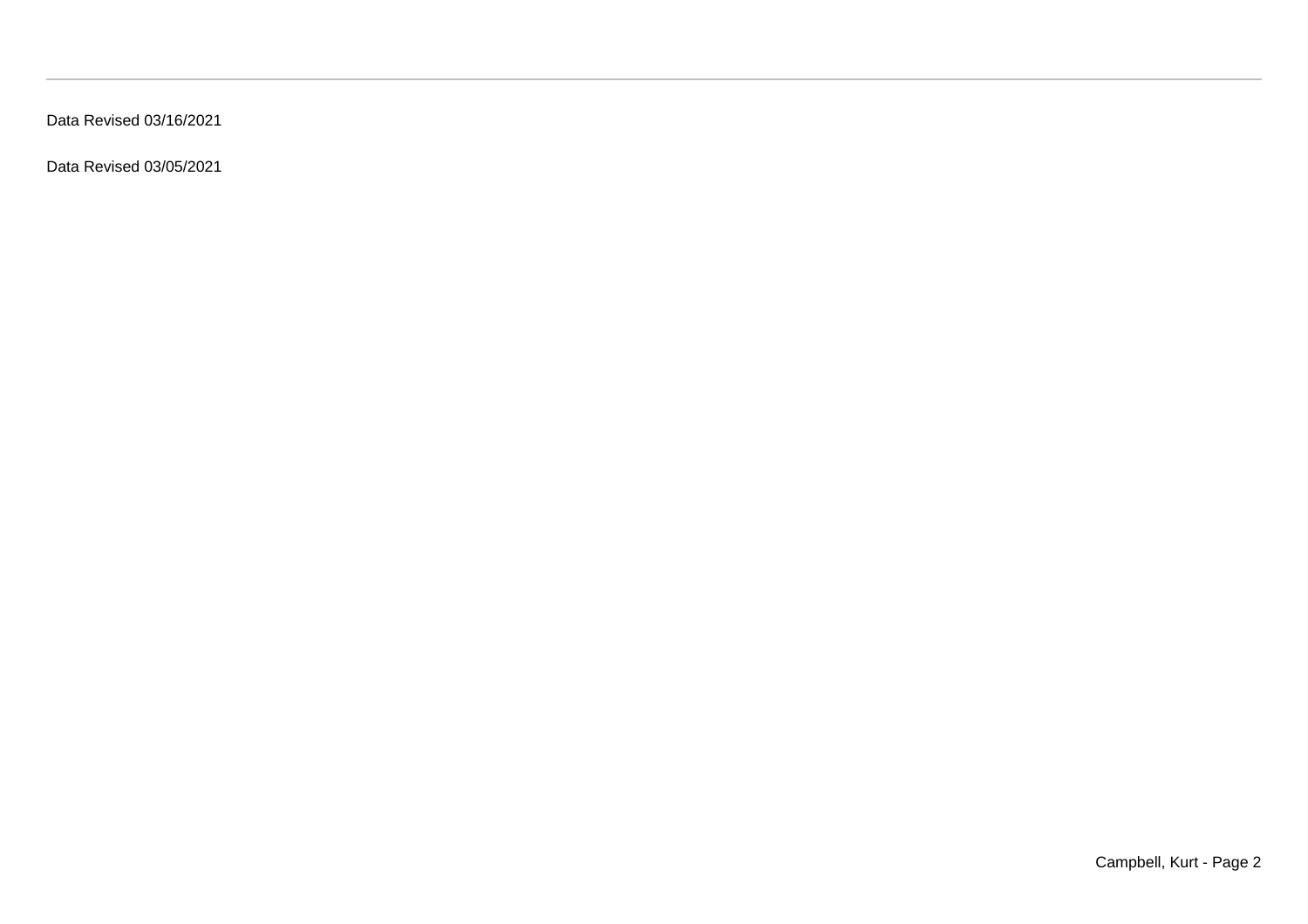### 1. Filer's Positions Held Outside United States Government

| # | ORGANIZATION NAME                            | CITY, STATE                            | ORGANIZATION<br><b>TYPE</b> | POSITION<br><b>HELD</b> | <b>FROM</b> | <b>TO</b> |
|---|----------------------------------------------|----------------------------------------|-----------------------------|-------------------------|-------------|-----------|
|   | The Asia Group LLC                           | Washington,<br>District of<br>Columbia | <b>LLC</b>                  | Partner                 | 1/2013      | 1/2021    |
| 2 | The Asia Group Capital Advisory Partners LLC | Washington,<br>District of<br>Columbia | <b>LLC</b>                  | Partner                 | 7/2014      | 1/2021    |
| 3 | <b>Lixil Corporation</b>                     | Tokyo                                  | Corporation                 | Board of Director       | 7/2019      | 6/2020    |

### 2. Filer's Employment Assets & Income and Retirement Accounts

| #   | <b>DESCRIPTION</b>                            | EIF       | <b>VALUE</b>              | <b>INCOME TYPE</b> | <b>INCOME</b><br>AMOUNT |
|-----|-----------------------------------------------|-----------|---------------------------|--------------------|-------------------------|
|     | <b>IRA #1</b>                                 | <b>No</b> |                           |                    |                         |
| 1.1 | iShares US Preferred Income                   | Yes       | $$100,001 -$<br>\$250,000 |                    | $$5,001 - $15,000$      |
| 1.2 | Vanguard Intermediate-Term Corp Bd ETF        | Yes       | $$100,001 -$<br>\$250,000 |                    | $$5,001 - $15,000$      |
| 1.3 | Lord Abbett Short Duration Income CI I        | Yes       | $$100,001 -$<br>\$250,000 |                    | $$5,001 - $15,000$      |
| 1.4 | Vanguard Short-Term Bond                      | Yes       | $$250,001 -$<br>\$500,000 |                    | $$2,501 - $5,000$       |
| 1.5 | Vanguard REIT Index ETF                       | Yes       | $$15,001 -$<br>\$50,000   |                    | $$1,001 - $2,500$       |
| 1.6 | iShares iBonds Dec 2020 Term Corporate<br>ETF | Yes       | $$100,001 -$<br>\$250,000 |                    | $$2,501 - $5,000$       |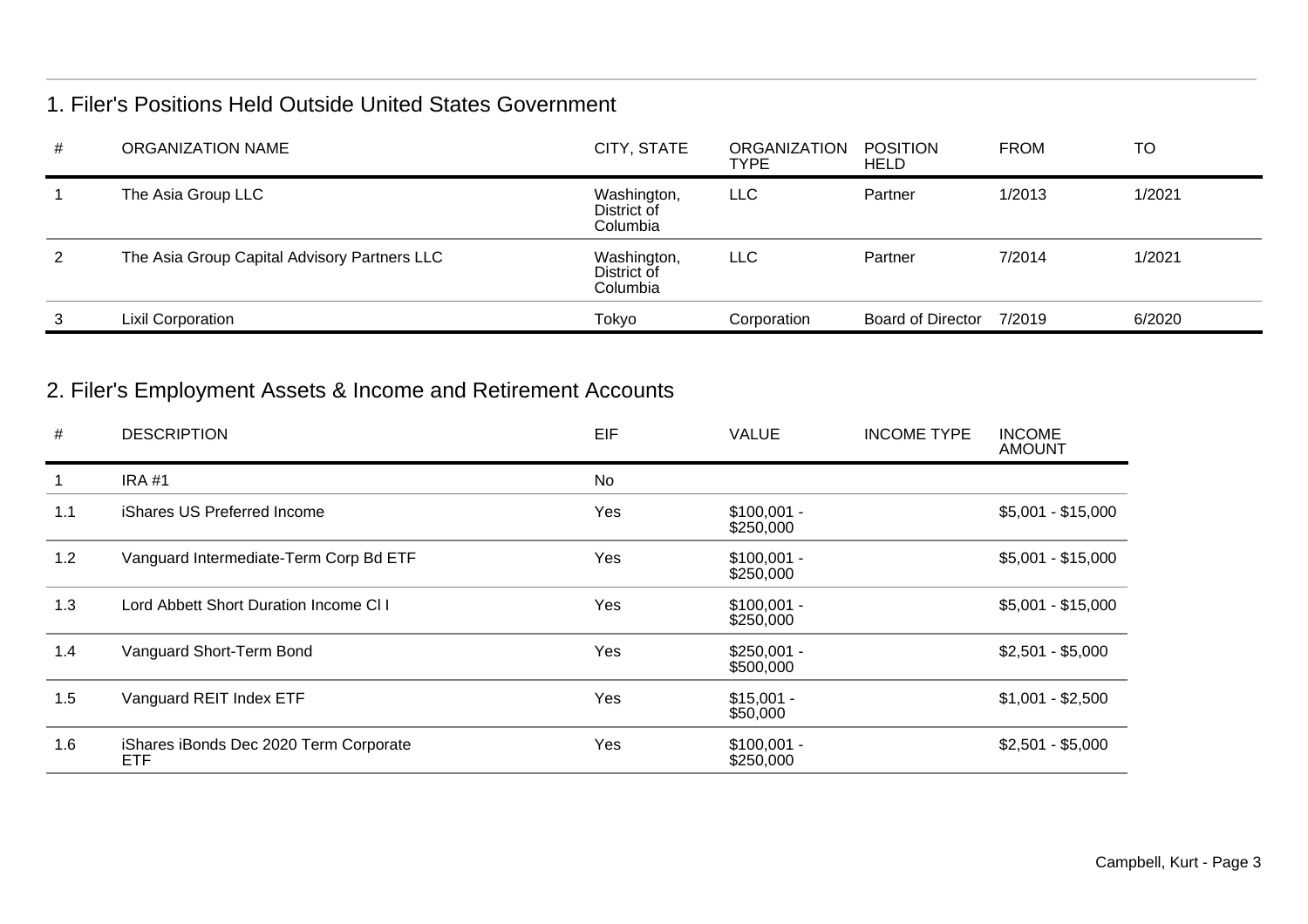| $\#$ | <b>DESCRIPTION</b>                                   | EIF | <b>VALUE</b>              | <b>INCOME TYPE</b> | <b>INCOME</b><br><b>AMOUNT</b> |
|------|------------------------------------------------------|-----|---------------------------|--------------------|--------------------------------|
| 1.7  | JPMorgan Ultra-Short Income ETF                      | Yes | $$250,001 -$<br>\$500,000 |                    | $$5,001 - $15,000$             |
| 1.8  | Vanguard Intermediate-Term Corp Bd ETF               | Yes | $$100,001 -$<br>\$250,000 |                    | None (or less<br>than $$201)$  |
| 1.9  | Schwab Bank Deposit Account                          | Yes | $$15,001 -$<br>\$50,000   |                    | None (or less<br>than $$201)$  |
| 1.10 | Vanguard Corp Bond ETF                               | Yes | $$50,001 -$<br>\$100,000  |                    | $$2,501 - $5,000$              |
| 1.11 | iShares iBonds Dec 2021 Term Corporate<br><b>ETF</b> | Yes | $$100,001 -$<br>\$250,000 |                    | $$2,501 - $5,000$              |
| 1.12 | iShares iBonds Dec 2022 Term Corporate<br><b>ETF</b> | Yes | $$100,001 -$<br>\$250,000 |                    | $$2,501 - $5,000$              |
| 1.13 | Lord Abbett Ultra Short Bond                         | Yes | $$100,001 -$<br>\$250,000 |                    | $$5,001 - $15,000$             |
| 1.14 | Akre Focus FD Inst                                   | Yes | $$100,001 -$<br>\$250,000 |                    | $$2,501 - $5,000$              |
| 1.15 | First Eagle Overseas Class I                         | Yes | $$100,001 -$<br>\$250,000 |                    | $$5,001 - $15,000$             |
| 1.16 | <b>AMG Yacktman Fund I</b>                           | Yes | $$250,001 -$<br>\$500,000 |                    | $$15,001 -$<br>\$50,000        |
| 1.17 | Goldman Sachs International Small Cap<br>Insights I  | Yes | $$100,001 -$<br>\$250,000 |                    | $$5,001 - $15,000$             |
| 1.18 | <b>JOHCM International Select I</b>                  | Yes | $$100,001 -$<br>\$250,000 |                    | $$5,001 - $15,000$             |
| 1.19 | JPMorgan Mid Cap Value Instl                         | Yes | $$15,001 -$<br>\$50,000   |                    | $$1,001 - $2,500$              |
| 1.20 | <b>Oppenheimer Developing Mkts</b>                   | Yes | $$15,001 -$<br>\$50,000   |                    | $$201 - $1,000$                |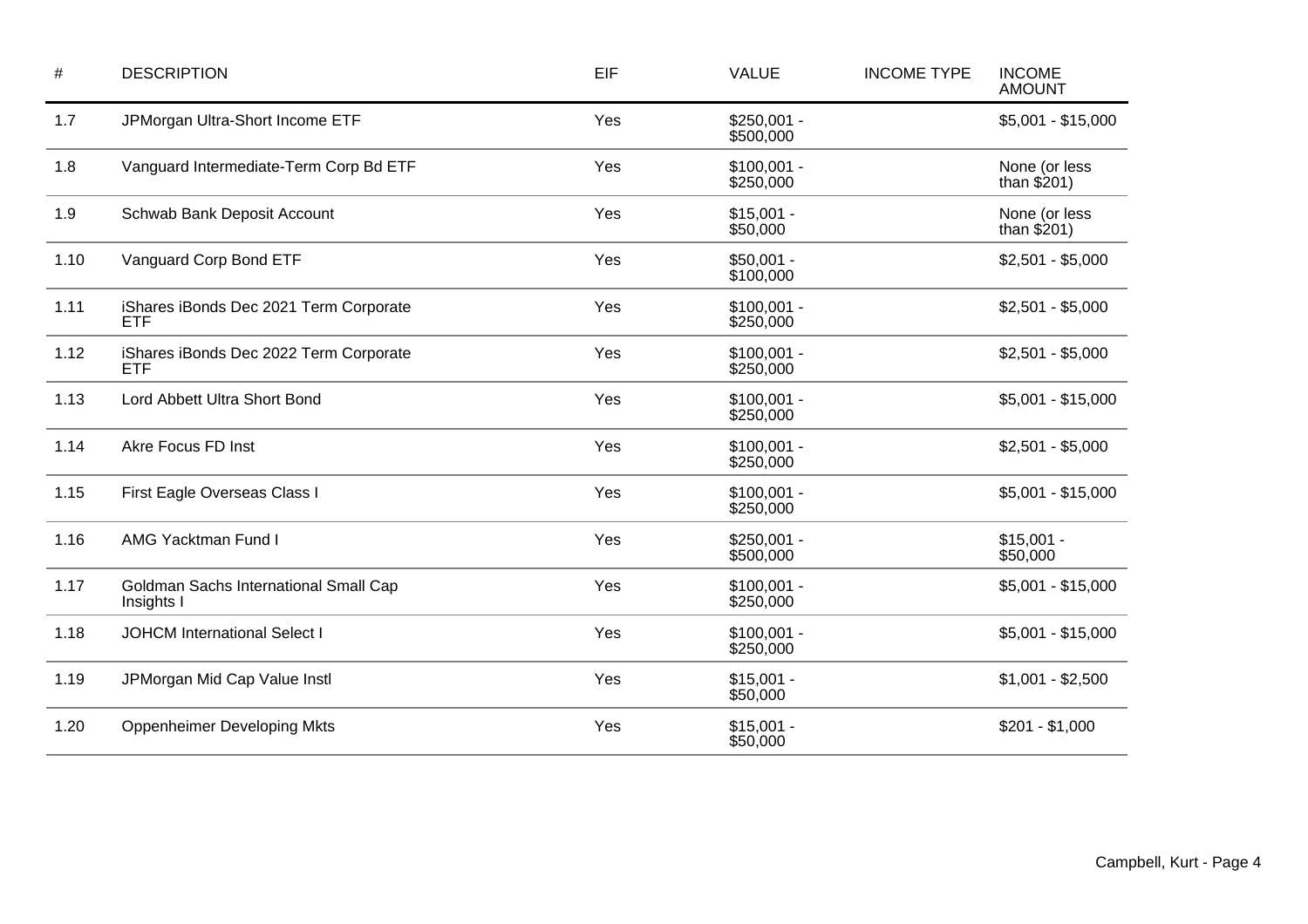| $\#$           | <b>DESCRIPTION</b>                          | EIF | <b>VALUE</b>              | <b>INCOME TYPE</b> | <b>INCOME</b><br><b>AMOUNT</b> |
|----------------|---------------------------------------------|-----|---------------------------|--------------------|--------------------------------|
| 1.21           | Tweedy Brown Global Value Fund              | Yes | $$100,001 -$<br>\$250,000 |                    | $$2,501 - $5,000$              |
| 1.22           | Undiscovered Mgrs Behavioral Value Inst     | Yes | $$15,001 -$<br>\$50,000   |                    | $$1,001 - $2,500$              |
| 1.23           | T Rowe Price International Discovery Fund I | Yes | $$15,001 -$<br>\$50,000   |                    | $$201 - $1,000$                |
| 1.24           | iShares iBonds Dec 2023 Term Corporate      | Yes | $$100,001 -$<br>\$250,000 |                    | $$2,501 - $5,000$              |
| 1.25           | iShares iBonds Dec 2024 Term Corporate      | Yes | $$50,001 -$<br>\$100,000  |                    | $$1,001 - $2,500$              |
| 1.26           | Charles Schwab Cash Desp                    | Yes | $$100,001 -$<br>\$250,000 |                    | $$201 - $1,000$                |
| $\overline{2}$ | $403(b)$ #1                                 | No  |                           |                    |                                |
| 2.1            | Eaton Vance Large Cap Value Fund            | Yes | $$15,001 -$<br>\$50,000   |                    | None (or less<br>than $$201)$  |
| 2.2            | Columbia Mid Cap Value Fund                 | Yes | $$15,001 -$<br>\$50,000   |                    | None (or less<br>than $$201)$  |
| 2.3            | Thornburg International Value Fund          | Yes | $$15,001 -$<br>\$50,000   |                    | None (or less<br>than $$201)$  |
| 3              | 403(b) #2                                   | No  |                           |                    |                                |
| 3.1            | <b>TIAA Traditional Annuity</b>             | N/A | $$100,001 -$<br>\$250,000 | Interest           | $$1,001 - $2,500$              |
| 3.2            | <b>CREF Stock</b>                           | Yes | $$100,001 -$<br>\$250,000 |                    | $$2,501 - $5,000$              |
| 3.3            | <b>TIAA Real Estate</b>                     | Yes | $$15,001 -$<br>\$50,000   |                    | $$201 - $1,000$                |
| 3.4            | <b>CREF Bond Market</b>                     | Yes | $$15,001 -$<br>\$50,000   |                    | $$201 - $1,000$                |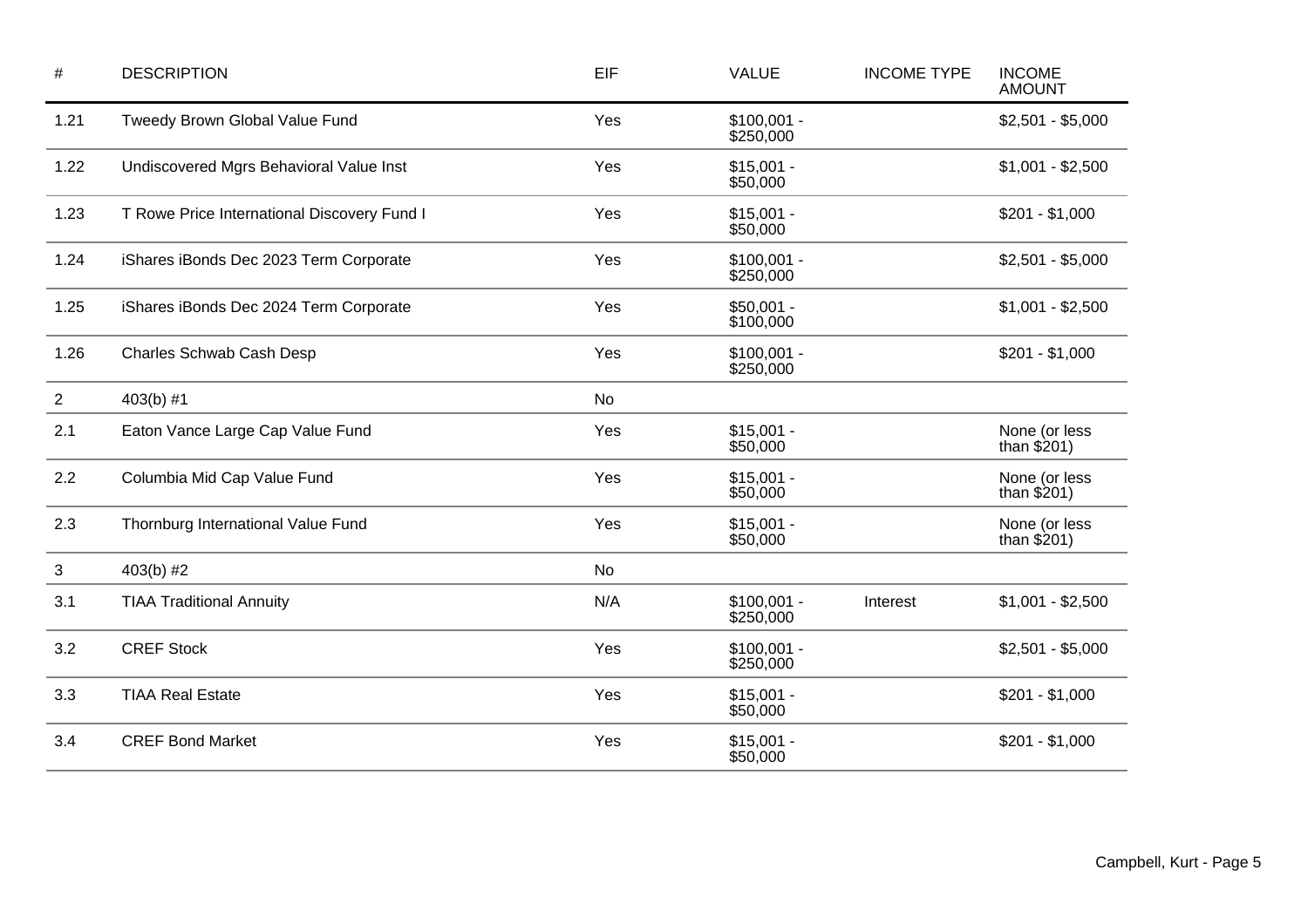|     | <b>DESCRIPTION</b>       | EIF | VALUE                   | <b>INCOME TYPE</b> | <b>INCOME</b><br><b>AMOUNT</b> |
|-----|--------------------------|-----|-------------------------|--------------------|--------------------------------|
| 3.5 | <b>CREF Money Market</b> | Yes | $$15,001 -$<br>\$50,000 |                    | None (or less<br>than $$201$   |

# 3. Filer's Employment Agreements and Arrangements

| # | <b>EMPLOYER OR PARTY</b> | CITY, STATE                            | STATUS AND TERMS                                                                                                                                            | <b>DATE</b> |
|---|--------------------------|----------------------------------------|-------------------------------------------------------------------------------------------------------------------------------------------------------------|-------------|
|   | The Asia Group LLC       | Washington,<br>District of<br>Columbia | I will continue to participate in The Asia Group's current<br>retirement plan. The plan sponsor will not make further<br>contributions after my separation. |             |
|   | The Asia Group LLC       | Washington,<br>District of<br>Columbia | Following my withdrawal from the Company, I will<br>receive a lump-sum payment for the redemption of my<br>membership interest.                             | 1/2021      |

# 4. Filer's Sources of Compensation Exceeding \$5,000 in a Year

| #  | <b>SOURCE NAME</b>                    | CITY, STATE                            | BRIEF DESCRIPTION OF DUTIES                         |
|----|---------------------------------------|----------------------------------------|-----------------------------------------------------|
|    | The Asia Group LLC                    | Washington,<br>District of<br>Columbia | <b>LLC Member</b>                                   |
|    | Aflac                                 | Columbus,<br>Georgia                   | Consulting services (client of The Asia Group, LLC) |
| 3  | Lockheed Martin                       | Bethesda,<br>Maryland                  | Consulting services (client of The Asia Group, LLC) |
| 4  | McKinsey & Company Singapore Pte. Ltd | New York, New<br>York                  | Consulting services (client of The Asia Group, LLC) |
| 5. | Northrop Grumman                      | Falls Church,<br>Virginia              | Consulting services (client of The Asia Group, LLC) |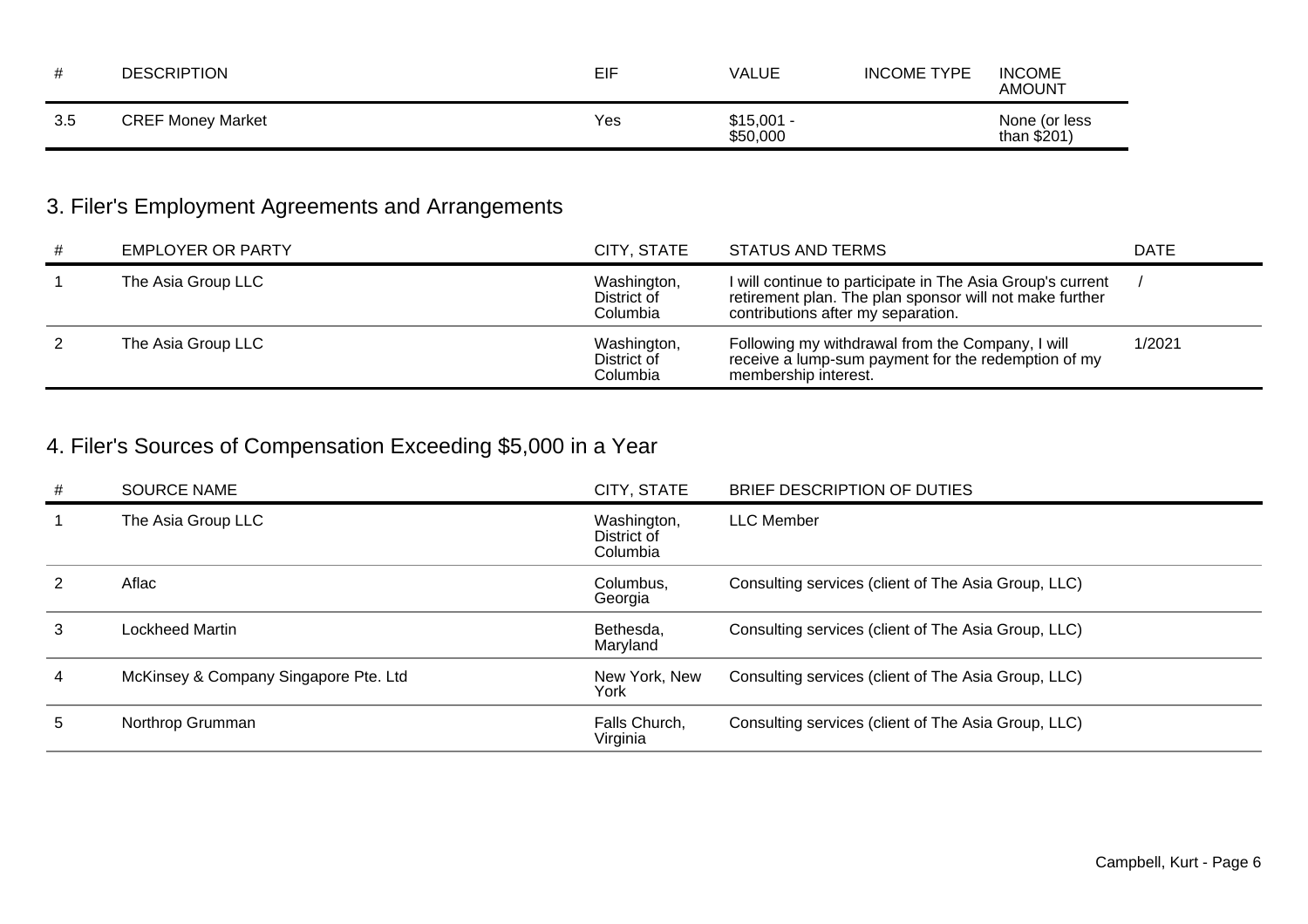| #  | <b>SOURCE NAME</b>              | CITY, STATE                            | BRIEF DESCRIPTION OF DUTIES                         |
|----|---------------------------------|----------------------------------------|-----------------------------------------------------|
| 6  | Omnispace, LLC                  | Washington,<br>District of<br>Columbia | Consulting services (client of The Asia Group, LLC) |
|    | Paul, Weiss                     | New York, New<br>York                  | Consulting services (client of The Asia Group, LLC) |
| 8  | Raytheon Company                | Waltham,<br><b>Massachusetts</b>       | Consulting services (client of The Asia Group, LLC) |
| 9  | Warner Bros. Entertainment Inc. | Washington,<br>District of<br>Columbia | Consulting services (client of The Asia Group, LLC) |
| 10 | Wynn Resorts, Limited           | Las Vegas,<br>Nevada                   | Consulting services (client of The Asia Group, LLC) |
| 11 | <b>General Electric Company</b> | Boston,<br>Massachusetts               | Consulting services (client of The Asia Group, LLC) |
| 12 | Itochu Aviation Inc.            | El Segundo,<br>California              | Consulting services (client of The Asia Group, LLC) |
| 13 | L3 Technologies                 | New York, New<br>York                  | Consulting services (client of The Asia Group, LLC) |
| 14 | Levi Strauss & Co.              | San Francisco,<br>California           | Consulting services (client of The Asia Group, LLC) |

# 5. Spouse's Employment Assets & Income and Retirement Accounts

| #   | <b>DESCRIPTION</b>            | EIF | VALUE                    | <b>INCOME TYPE</b> | <b>INCOME</b><br><b>AMOUNT</b> |
|-----|-------------------------------|-----|--------------------------|--------------------|--------------------------------|
|     | 401(k) #1                     | No  |                          |                    |                                |
| 1.1 | Vanguard Total Stockk Mkt Idx | Yes | $$50,001 -$<br>\$100,000 |                    | None (or less<br>than $$201)$  |
| 2   | IRA #2                        | No  |                          |                    |                                |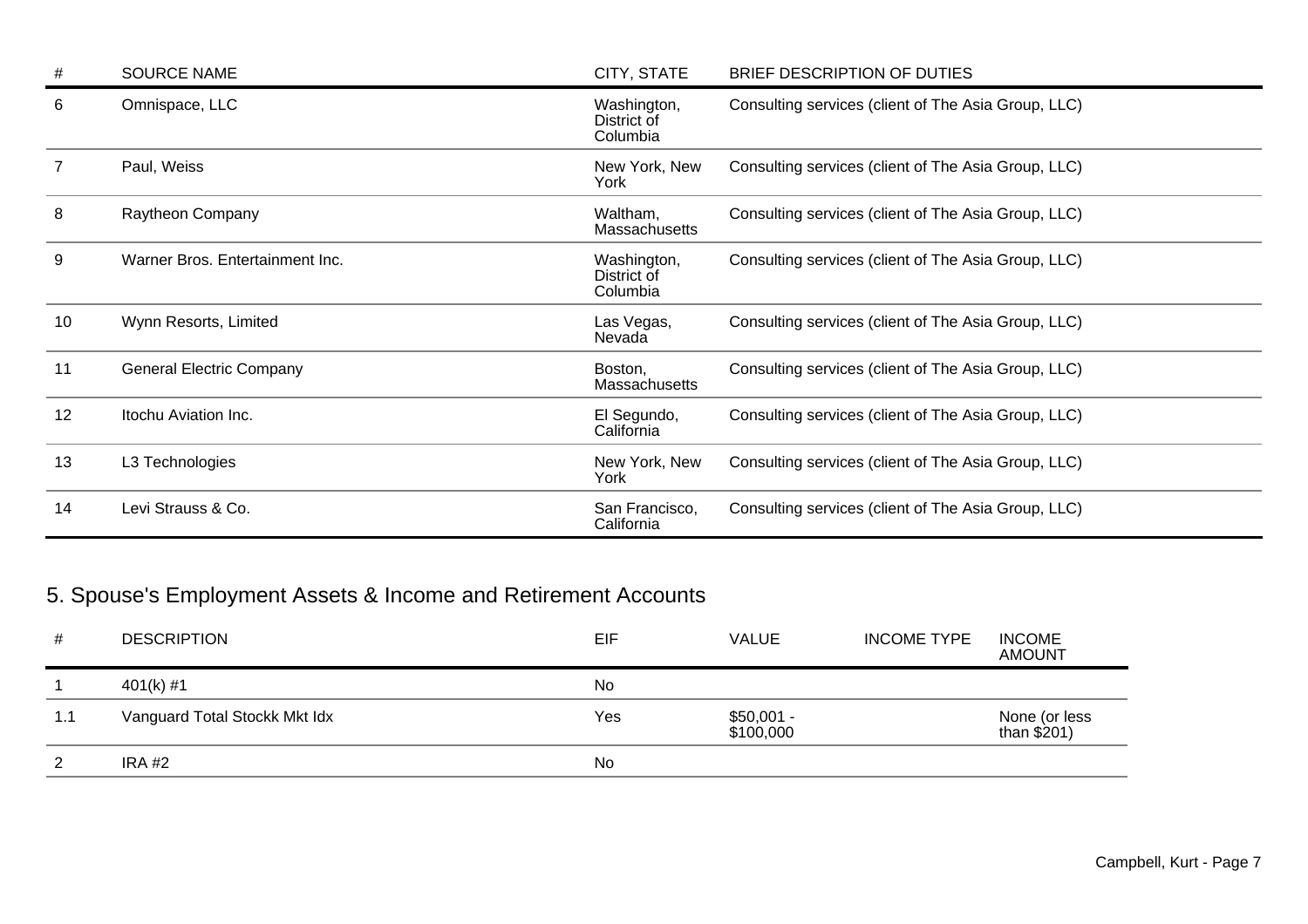| $\#$         | <b>DESCRIPTION</b>                | EIF | <b>VALUE</b>              | <b>INCOME TYPE</b> | <b>INCOME</b><br><b>AMOUNT</b> |
|--------------|-----------------------------------|-----|---------------------------|--------------------|--------------------------------|
| 2.1          | Fidelity Capital & Income         | Yes | $$15,001 -$<br>\$50,000   |                    | None (or less<br>than $$201)$  |
| 2.2          | Fidelity Asset Manager 50%        | Yes | $$15,001 -$<br>\$50,000   |                    | None (or less<br>than $$201)$  |
| 2.3          | <b>Fidelity Puritan</b>           | Yes | $$15,001 -$<br>\$50,000   |                    | None (or less<br>than $$201)$  |
| $\mathbf{3}$ | $401(a)$ #1                       | No  |                           |                    |                                |
| 3.1          | Vanguard 500 Index Fund Inv       | Yes | $$15,001 -$<br>\$50,000   |                    | $$201 - $1,000$                |
| 3.2          | Vanguard International Value Fund | Yes | $$1,001 - $15,000$        |                    | None (or less<br>than $$201)$  |
| 4            | 401(k) #2                         | No  |                           |                    |                                |
| 4.1          | <b>TIAA Traditional</b>           | No  | $$15,001 -$<br>\$50,000   | Interest           | $$1,001 - $2,500$              |
| 4.2          | <b>CREF Stock</b>                 | Yes | $$100,001 -$<br>\$250,000 |                    | $$5,001 - $15,000$             |
| 4.3          | <b>CREF Bond Market</b>           | Yes | $$15,001 -$<br>\$50,000   |                    | None (or less<br>than $$201)$  |
| 4.4          | <b>TIAA Real Estate</b>           | Yes | $$15,001 -$<br>\$50,000   |                    | $$201 - $1,000$                |
| 4.5          | <b>CREF Growth</b>                | Yes | $$15,001 -$<br>\$50,000   |                    | $$5,001 - $15,000$             |
| 4.6          | <b>CREF Equity Index</b>          | Yes | $$100,001 -$<br>\$250,000 |                    | $$5,001 - $15,000$             |
| 4.7          | <b>CREF Global Equities</b>       | Yes | $$15,001 -$<br>\$50,000   |                    | $$2,501 - $5,000$              |
| 4.8          | <b>CREF Money Market</b>          | Yes | $$100,001 -$<br>\$250,000 |                    | $$201 - $1,000$                |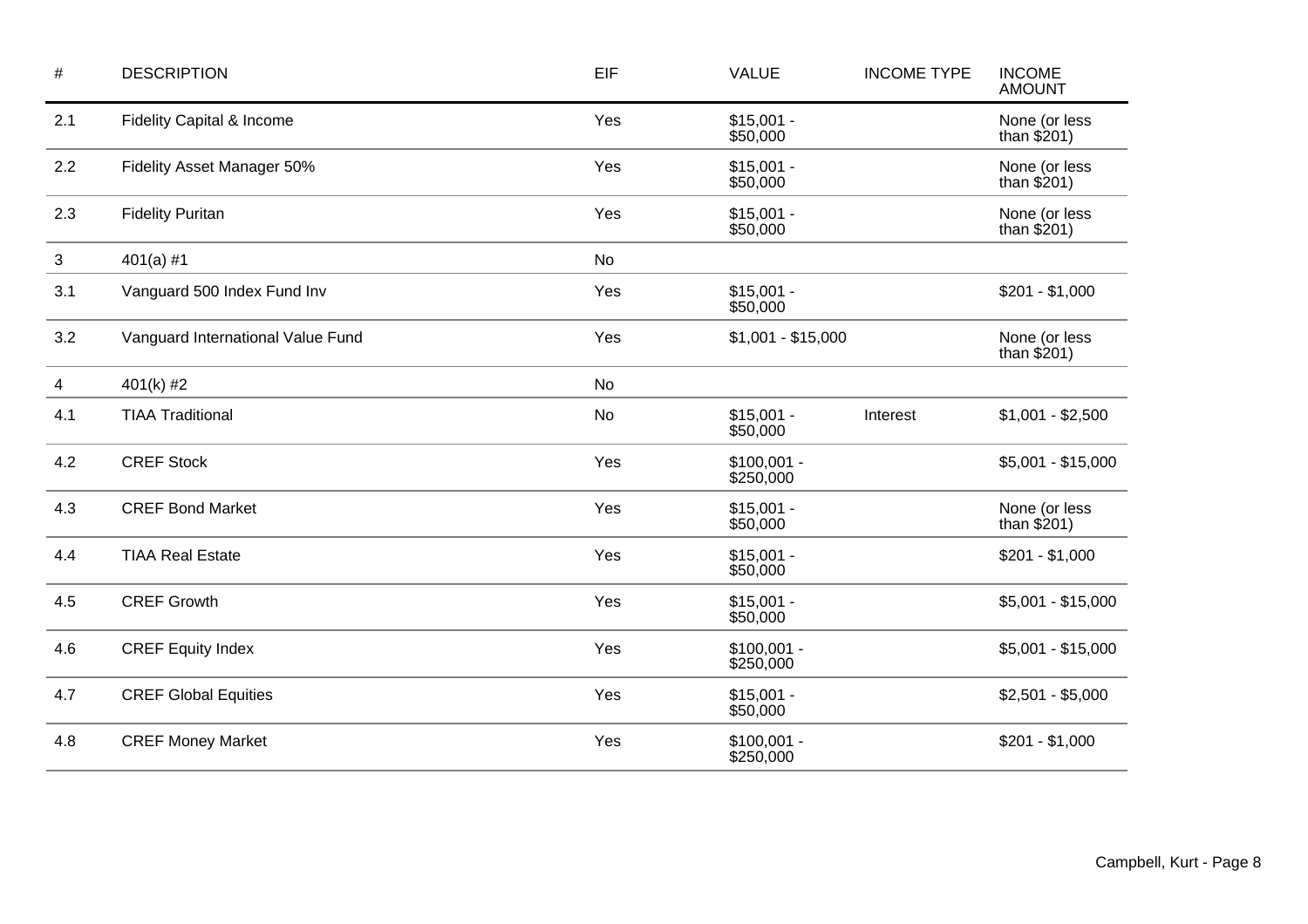| $\#$       | <b>DESCRIPTION</b>                       | EIF       | <b>VALUE</b>             | <b>INCOME TYPE</b> | <b>INCOME</b><br><b>AMOUNT</b> |
|------------|------------------------------------------|-----------|--------------------------|--------------------|--------------------------------|
| $\sqrt{5}$ | Franklin #1                              | <b>No</b> |                          |                    |                                |
| 5.1        | Franklin Templeton Mutual Beacon Fund    | Yes       | $$15,001 -$<br>\$50,000  |                    | $$1,001 - $2,500$              |
| 6          | <b>IRA #1</b>                            | <b>No</b> |                          |                    |                                |
| 6.1        | Vanguard Dividend Growth Investor CI     | Yes       | \$50,001 -<br>\$100,000  |                    | $$2,501 - $5,000$              |
| 6.2        | Akre Focus FD Inst                       | Yes       | $$15,001 -$<br>\$50,000  |                    | $$201 - $1,000$                |
| 6.3        | First Eagle Overseas Class I             | Yes       | $$15,001 -$<br>\$50,000  |                    | $$201 - $1,000$                |
| 6.4        | Goldman Sach US Equ Dividend & Prem Fd I | Yes       | $$50,001 -$<br>\$100,000 |                    | $$1,001 - $2,500$              |
| 6.5        | iShares Core S&P Small Cap ETF           | Yes       | $$15,001 -$<br>\$50,000  |                    | $$1,001 - $2,500$              |
| 6.6        | iShares iBonds Dec 2020 Term Corporate   | Yes       | $$15,001 -$<br>\$50,000  |                    | $$201 - $1,000$                |
| 6.7        | iShares iBonds Dec 2021 Term Corporate   | Yes       | $$15,001 -$<br>\$50,000  |                    | $$201 - $1,000$                |
| 6.8        | iShares US Preferred Income              | Yes       | $$15,001 -$<br>\$50,000  |                    | $$201 - $1,000$                |
| 6.9        | JPMorgan Ultra-Short Income ETF          | Yes       | $$15,001 -$<br>\$50,000  |                    | $$201 - $1,000$                |
| 6.10       | <b>JOHCM International Select I</b>      | Yes       | $$15,001 -$<br>\$50,000  |                    | $$201 - $1,000$                |
| 6.11       | JPMorgan Mid Cap Value Instl             | Yes       | $$15,001 -$<br>\$50,000  |                    | $$1,001 - $2,500$              |
| 6.12       | Lord Abbett Ultashort Bond I             | Yes       | $$1,001 - $15,000$       |                    | $$201 - $1,000$                |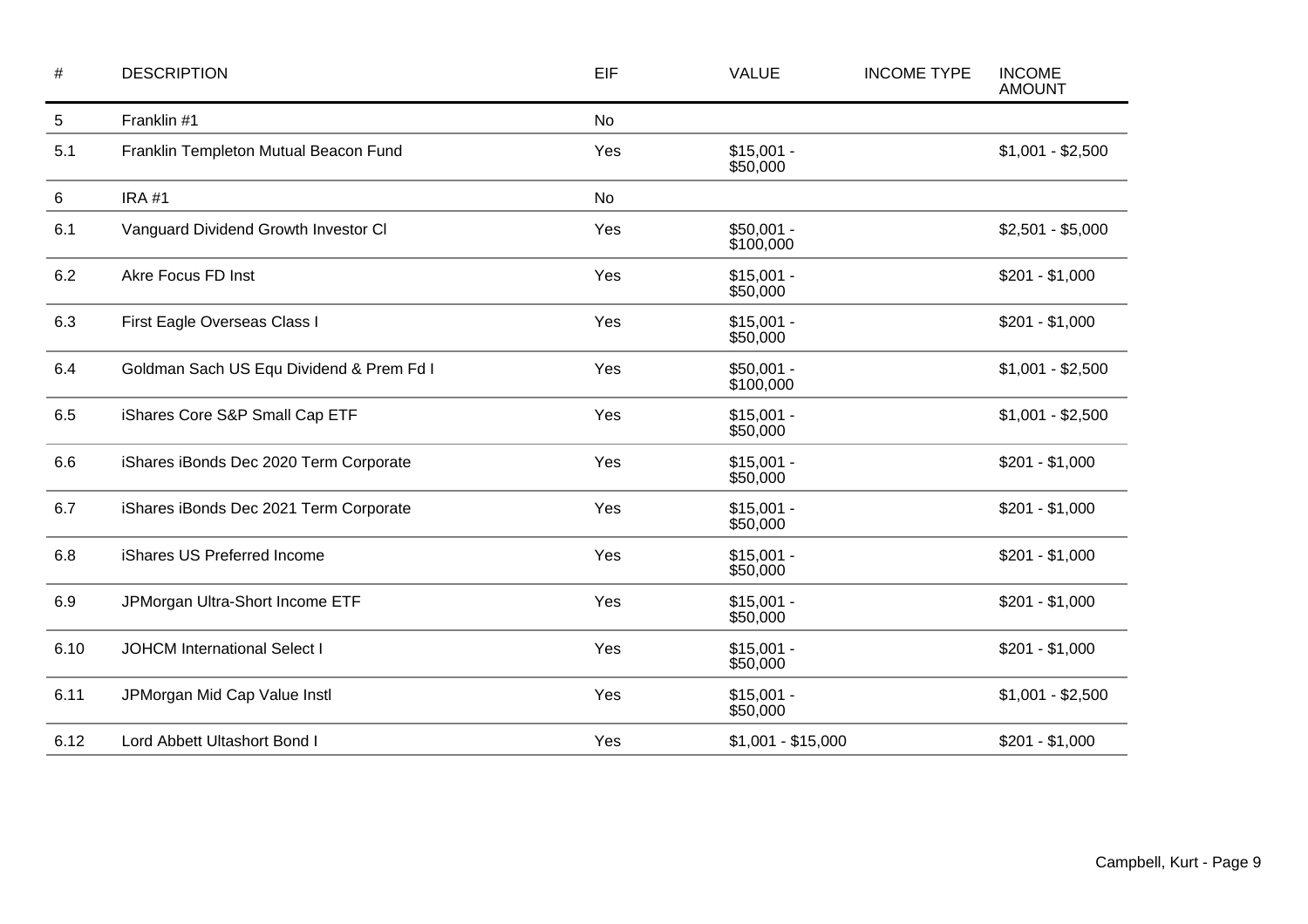| $\#$           | <b>DESCRIPTION</b>                                                                                 | EIF | <b>VALUE</b>                     | <b>INCOME TYPE</b> | <b>INCOME</b><br><b>AMOUNT</b> |
|----------------|----------------------------------------------------------------------------------------------------|-----|----------------------------------|--------------------|--------------------------------|
| 6.13           | Lord Abbett Short Duration Income CI I                                                             | Yes | $$15,001 -$<br>\$50,000          |                    | $$201 - $1,000$                |
| 6.14           | <b>Oppenheimer Developing Mkts</b>                                                                 | Yes | $$50,001 -$<br>\$100,000         |                    | $$1,001 - $2,500$              |
| 6.15           | Tweedy Brown Global Value Fund                                                                     | Yes | $$15,001 -$<br>\$50,000          |                    | $$201 - $1,000$                |
| 6.16           | Undiscovered Mgrs Behavioral Value Inst                                                            | Yes | $$15,001 -$<br>\$50,000          |                    | $$1,001 - $2,500$              |
| 6.17           | Vanguard Short-Term Bond Index Fund                                                                | Yes | $$50,001 -$<br>\$100,000         |                    | $$1,001 - $2,500$              |
| 6.18           | Vanguard Short-Term Corp Bond ETF                                                                  | Yes | $$1,001 - $15,000$               |                    | None (or less<br>than $$201)$  |
| 6.19           | Vanguard Intermediate-Term Corp Bd ETF                                                             | Yes | $$15,001 -$<br>\$50,000          |                    | $$201 - $1,000$                |
| 6.20           | Vanguard REIT Index ETF                                                                            | Yes | $$15,001 -$<br>\$50,000          |                    | $$201 - $1,000$                |
| 6.21           | Vanguard Intermediate Term Bnd ETF                                                                 | Yes | $$15,001 -$<br>\$50,000          |                    | $$201 - $1,000$                |
| 6.22           | <b>AMG Yacktman Fund I</b>                                                                         | Yes | $$50,001 -$<br>\$100,000         |                    | $$1,001 - $2,500$              |
| 6.23           | <b>Charles Schwab Cash Deposits</b>                                                                | Yes | $$1,001 - $15,000$               |                    | None (or less<br>than $$201)$  |
| $\overline{7}$ | Massachusetts Institute of Technology,<br>defined benefit plan(value not readily<br>ascertainable) | N/A | None (or less<br>than $$1,001$ ) |                    | None (or less<br>than $$201)$  |

### 6. Other Assets and Income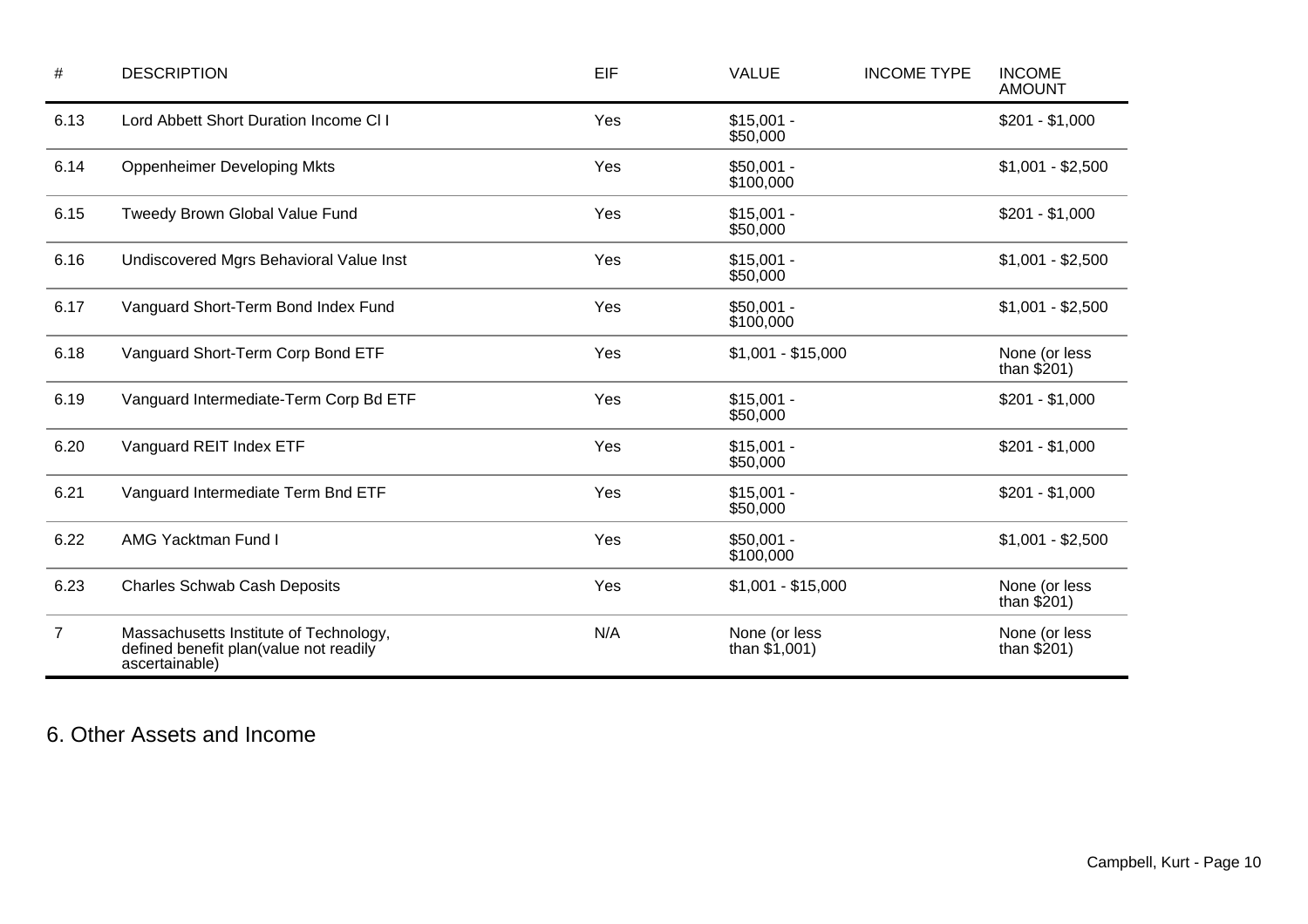| #              | <b>DESCRIPTION</b>                                                                                                                      | EIF | <b>VALUE</b>              | <b>INCOME TYPE</b> | <b>INCOME</b><br><b>AMOUNT</b> |
|----------------|-----------------------------------------------------------------------------------------------------------------------------------------|-----|---------------------------|--------------------|--------------------------------|
| $\mathbf{1}$   | U.S. Bank #1 Cash account                                                                                                               | N/A | $$15,001 -$<br>\$50,000   |                    | None (or less<br>than $$201)$  |
| $\overline{2}$ | U.S. Bank #2 cash account                                                                                                               | N/A | $$250,001 -$<br>\$500,000 |                    | $$5,001 - $15,000$             |
| 3              | DC College Savings Plan - In-College Portfolio                                                                                          | Yes | $$250,001 -$<br>\$500,000 |                    | $$5,001 - $15,000$             |
| 4              | DC College Savings Plan - 2019 Portfolio                                                                                                | Yes | $$100,001 -$<br>\$250,000 |                    | $$5,001 - $15,000$             |
| 5              | DC College Savings Plan - 2025 Portfolio                                                                                                | Yes | $$100,001 -$<br>\$250,000 |                    | $$15,001 -$<br>\$50,000        |
| 6              | Partial Ownership of the Asia Group LLC,<br>Washington DC (value of business is not<br>readily ascertainable)                           |     |                           |                    |                                |
| $\overline{7}$ | Partial Ownership of The Asia Group Capital<br>Advisory Partners LLC, Washington DC (value<br>of business is not readily ascertainable) |     |                           |                    |                                |
| 8              | Partial Ownership of The Asia Group Capital<br>Ventures LLC, Washington DC (value of<br>business is not readily ascertainable)          |     |                           |                    |                                |
| 9              | Partial Ownership of Sea Futures LLC,<br>Arlington VA (value of business is not readily<br>ascertainable)                               |     |                           |                    |                                |
| 10             | Vanguard Sh Term Tax Exempt                                                                                                             | Yes | $$100,001 -$<br>\$250,000 |                    | $$2,501 - $5,000$              |
| 11             | Fidelity Intermediate Municipal Income                                                                                                  | Yes | $$100,001 -$<br>\$250,000 |                    | $$2,501 - $5,000$              |
| 12             | iShares Core High Dividend ETF                                                                                                          | Yes | $$100,001 -$<br>\$250,000 |                    | $$5,001 - $15,000$             |
| 13             | iShares Core S&P Small Cap ETF                                                                                                          | Yes | $$250,001 -$<br>\$500,000 |                    | $$5,001 - $15,000$             |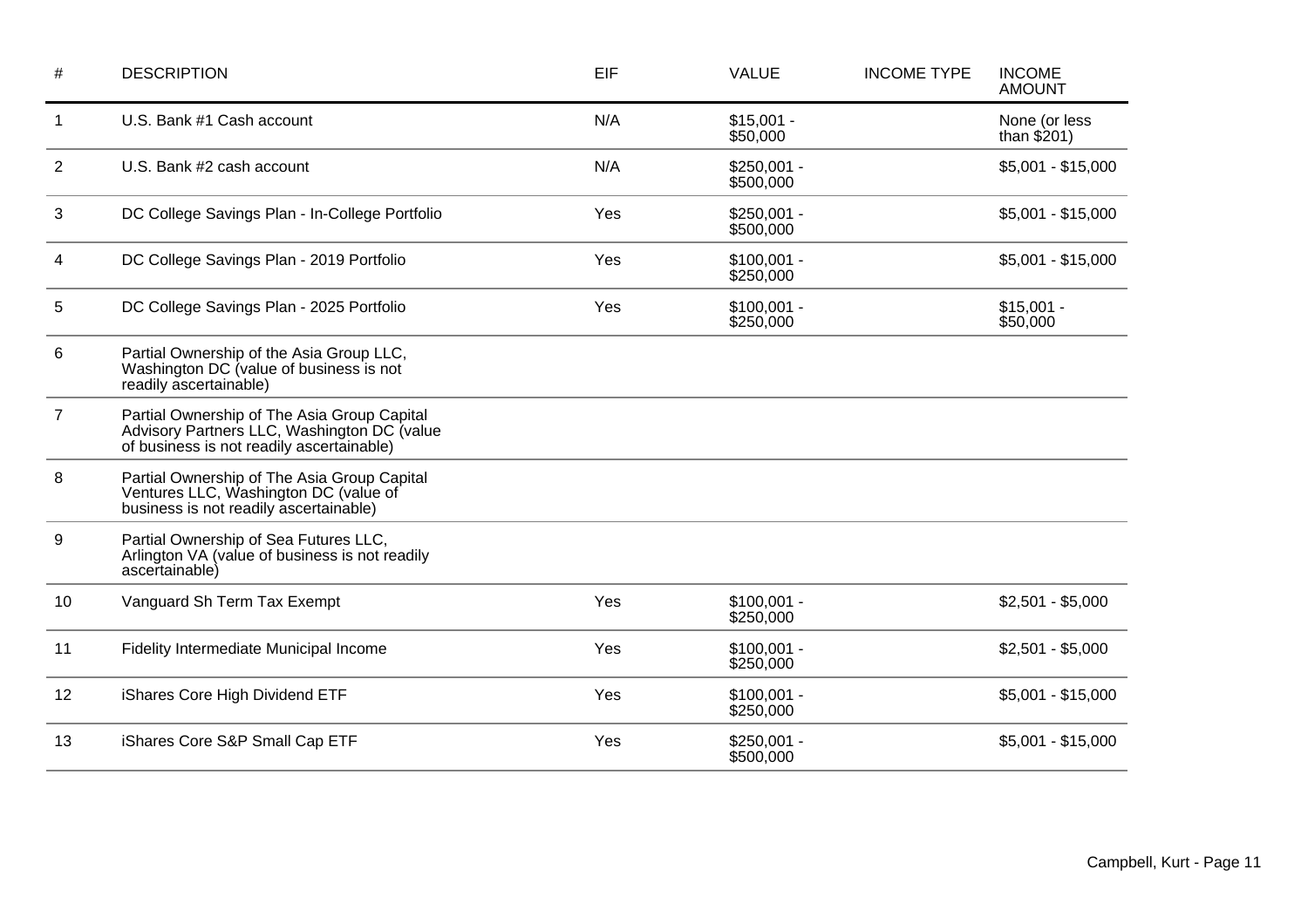| $\#$ | <b>DESCRIPTION</b>                       | EIF | <b>VALUE</b>                | <b>INCOME TYPE</b> | <b>INCOME</b><br><b>AMOUNT</b> |
|------|------------------------------------------|-----|-----------------------------|--------------------|--------------------------------|
| 14   | iShares Core Dividend                    | Yes | $$50,001 -$<br>\$100,000    |                    | $$201 - $1,000$                |
| 15   | iShares Edge MSCI                        | Yes | $$50,001 -$<br>\$100,000    |                    | $$201 - $1,000$                |
| 16   | Thornburg Ltd Term Muni                  | Yes | $$100,001 -$<br>\$250,000   |                    | $$2,501 - $5,000$              |
| 17   | Vanguard Mid-Cap ETF                     | Yes | $$250,001 -$<br>\$500,000   |                    | $$2,501 - $5,000$              |
| 18   | SPDR S&P 500 ETF                         | Yes | $$500,001 -$<br>\$1,000,000 |                    | $$15,001 -$<br>\$50,000        |
| 19   | SPDR S&P Dividend ETF                    | Yes | $$100,001 -$<br>\$250,000   |                    | $$5,001 - $15,000$             |
| 20   | <b>Charles Schwab Cash Deposits</b>      | Yes | $$100,001 -$<br>\$250,000   |                    | $$201 - $1,000$                |
| 21   | Goldman Sachs Intl Sm Cp Insghts Instl   | Yes | $$1,001 - $15,000$          |                    | None (or less<br>than $$201)$  |
| 22   | Vanguard Consumer Staples ETF            | Yes | $$250,001 -$<br>\$500,000   |                    | $$5,001 - $15,000$             |
| 23   | Vanguard REIT ETF                        | Yes | $$100,001 -$<br>\$250,000   |                    | $$5,001 - $15,000$             |
| 24   | Vanguard Consumer Discretionary ETF      | Yes | $$100,001 -$<br>\$250,000   |                    | $$2,501 - $5,000$              |
| 25   | Goldman Sachs Emerging Markets Eq Instl  | Yes | $$100,001 -$<br>\$250,000   |                    | $$1,001 - $2,500$              |
| 26   | Vanguard Mid-Cap Value ETF               | Yes | $$15,001 -$<br>\$50,000     |                    | $$201 - $1,000$                |
| 27   | Zions Bancorporation Natl Assn CD 2.7%20 | Yes | $$100,001 -$<br>\$250,000   |                    | None (or less<br>than $$201)$  |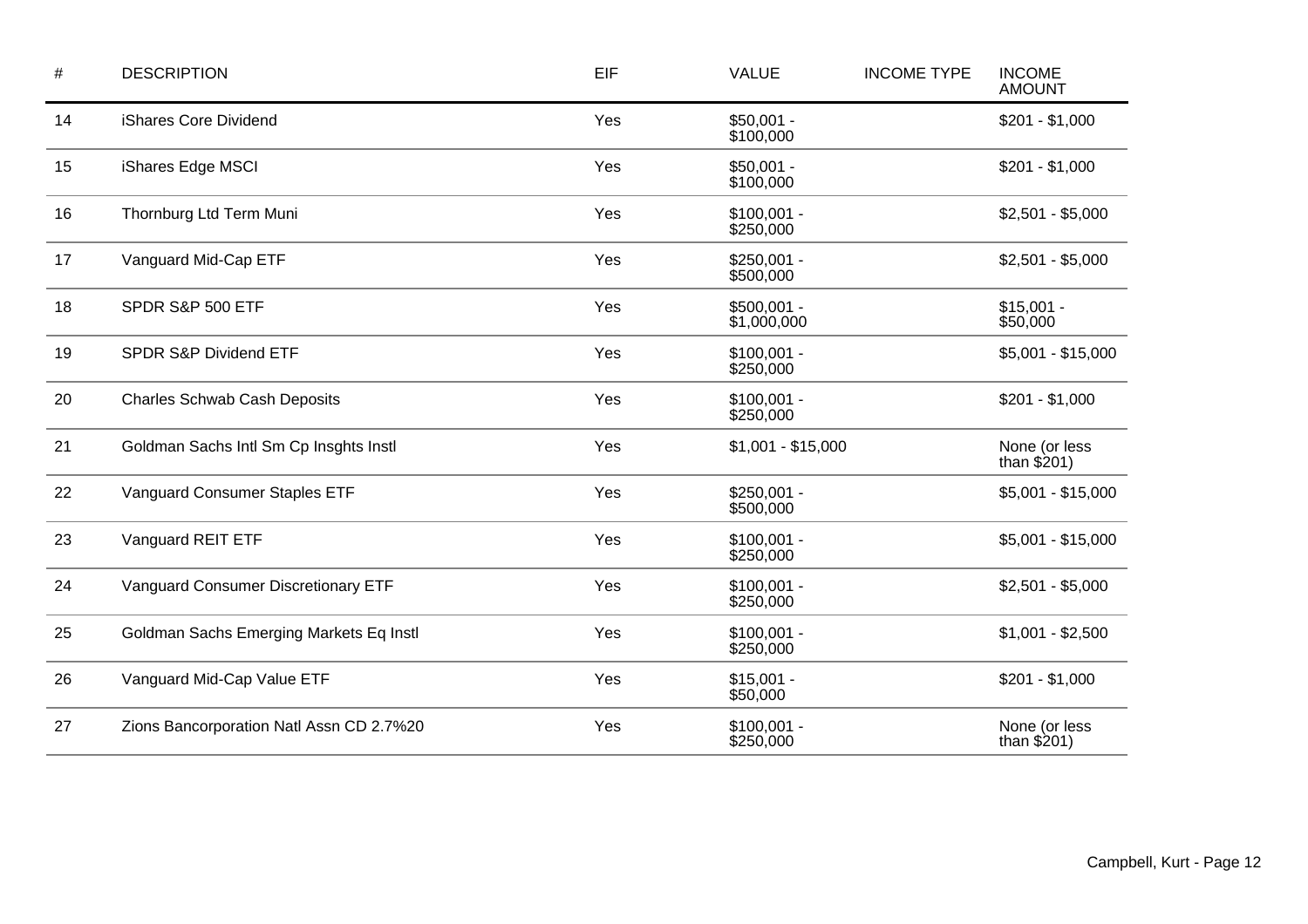| $\#$ | <b>DESCRIPTION</b>                       | EIF | <b>VALUE</b>                | <b>INCOME TYPE</b> | <b>INCOME</b><br><b>AMOUNT</b> |
|------|------------------------------------------|-----|-----------------------------|--------------------|--------------------------------|
| 28   | Wells Fargo Bank Natl Assn CD 2.75%20    | Yes | $$100,001 -$<br>\$250,000   |                    | $$2,501 - $5,000$              |
| 29   | Akre Focus FD Inst                       | Yes | $$100,001 -$<br>\$250,000   |                    | $$2,501 - $5,000$              |
| 30   | First Eagle Overseas Class I             | Yes | $$100,001 -$<br>\$250,000   |                    | $$5,001 - $15,000$             |
| 31   | Goldman Sach US Equ Dividend & Prem Fd I | Yes | $$100,001 -$<br>\$250,000   |                    | $$5,001 - $15,000$             |
| 32   | iShares Core S&P Small Cap ETF           | Yes | $$250,001 -$<br>\$500,000   |                    | $$5,001 - $15,000$             |
| 33   | iShares US Preferred Income              | Yes | $$100,001 -$<br>\$250,000   |                    | $$5,001 - $15,000$             |
| 34   | JPMorgan Ultra-Short Income ETF          | Yes | $$250,001 -$<br>\$500,000   |                    | $$5,001 - $15,000$             |
| 35   | <b>JOHCM International Select I</b>      | Yes | $$100,001 -$<br>\$250,000   |                    | $$1,001 - $2,500$              |
| 36   | Lord Abbett Ultashort Bond I             | Yes | $$500,001 -$<br>\$1,000,000 |                    | $$5,001 - $15,000$             |
| 37   | Tweedy Brown Global Value Fund           | Yes | $$100,001 -$<br>\$250,000   |                    | $$2,501 - $5,000$              |
| 38   | Vanguard Short-Term Bond Index Fund      | Yes | $$50,001 -$<br>\$100,000    |                    | $$1,001 - $2,500$              |
| 39   | Vanguard Short-Term Corp Bond ETF        | Yes | $$50,001 -$<br>\$100,000    |                    | $$2,501 - $5,000$              |
| 40   | Vanguard Intermediate-Term Corp Bd ETF   | Yes | $$15,001 -$<br>\$50,000     |                    | $$1,001 - $2,500$              |
| 41   | <b>AMG Yacktman Fund I</b>               | Yes | $$250,001 -$<br>\$500,000   |                    | $$5,001 - $15,000$             |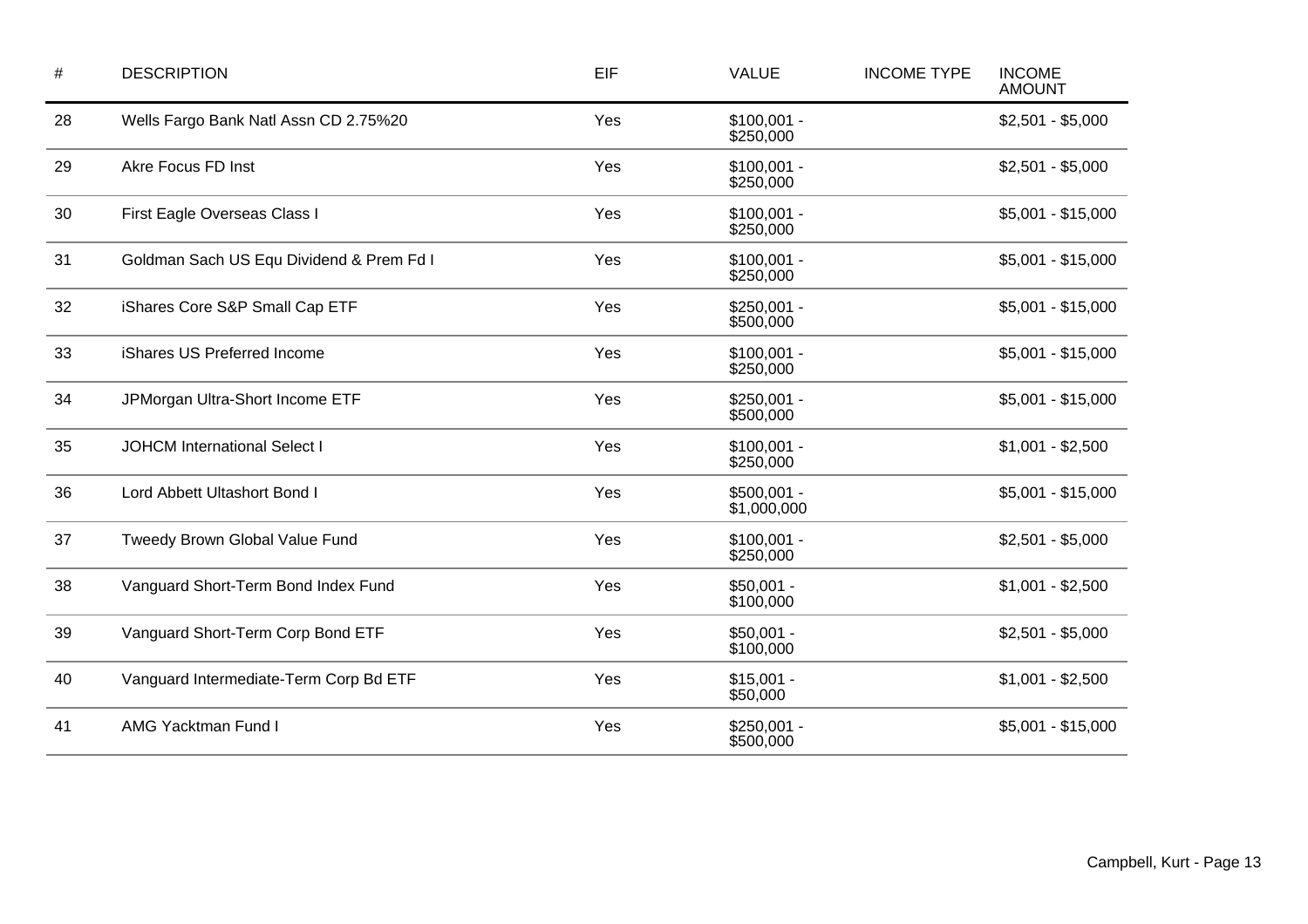| #  | <b>DESCRIPTION</b>                                              | EIF                                  | <b>VALUE</b>                  | <b>INCOME TYPE</b>             | <b>INCOME</b><br><b>AMOUNT</b> |             |
|----|-----------------------------------------------------------------|--------------------------------------|-------------------------------|--------------------------------|--------------------------------|-------------|
| 42 | U.S. Brokerage #1 cash deposit accounts                         | N/A                                  | $$100,001 -$<br>\$250,000     | Interest                       | $$201 - $1,000$                |             |
|    | 7. Transactions<br>(N/A) - Not required for this type of report |                                      |                               |                                |                                |             |
|    | 8. Liabilities                                                  |                                      |                               |                                |                                |             |
| #  | <b>CREDITOR NAME</b>                                            | <b>TYPE</b>                          | <b>AMOUNT</b>                 | <b>YEAR</b><br><b>INCURRED</b> | <b>RATE</b>                    | <b>TERM</b> |
|    | Bank of America, N.A., Richmond, VA                             | Mortgage on<br>Personal<br>Residence | $$1,000,001 -$<br>\$5,000,000 | 2011                           | 4.25                           | 30 yrs      |

### 9. Gifts and Travel Reimbursements

(N/A) - Not required for this type of report

Endnotes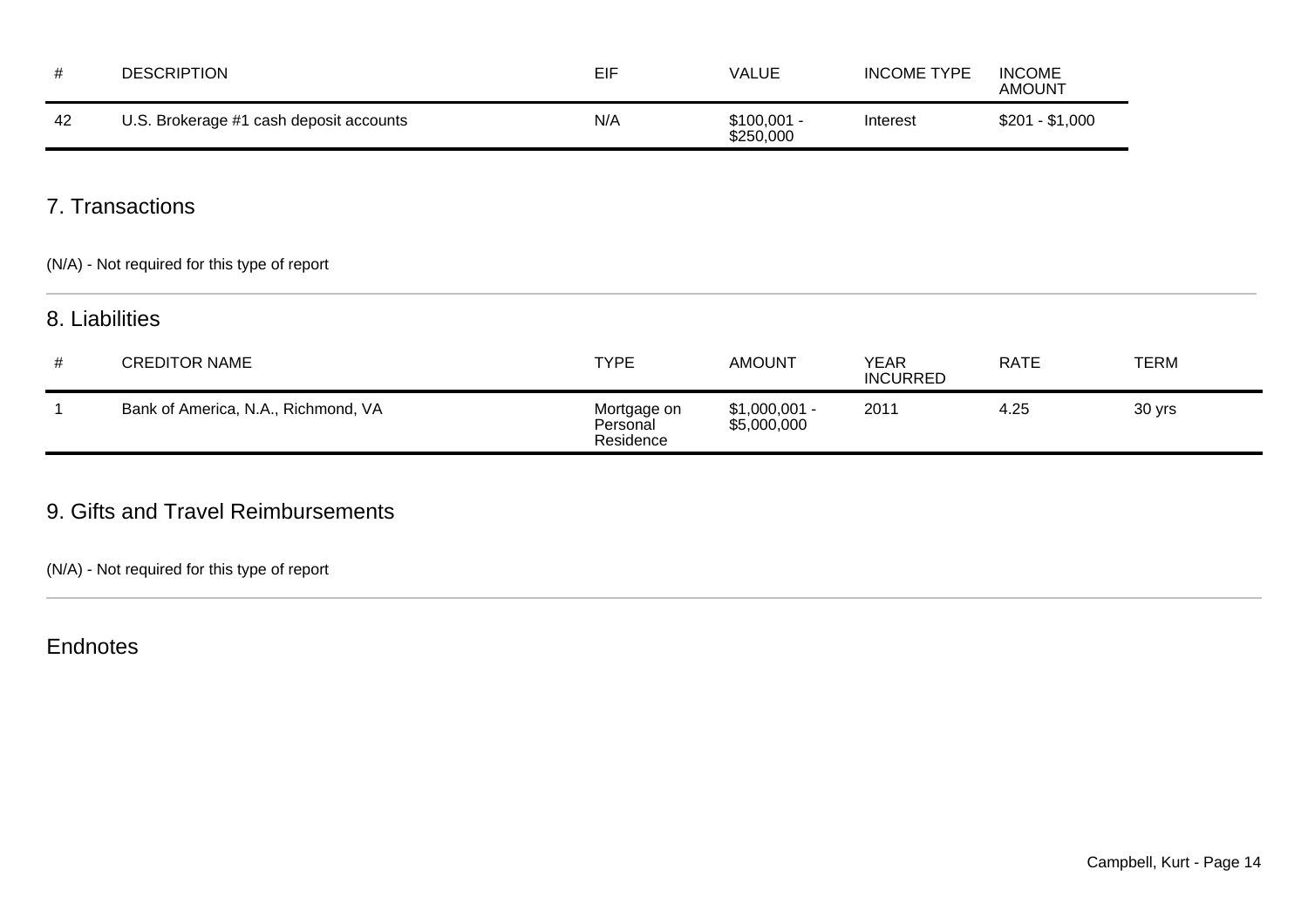### Summary of Contents

#### 1. Filer's Positions Held Outside United States Government

Part 1 discloses positions that the filer held at any time during the reporting period (excluding positions with the United States Government). Positions are reportable even if the filer did not receive compensation.

This section does not include the following: (1) positions with religious, social, fraternal, or political organizations; (2) positions solely of an honorary nature; (3) positions held aspart of the filer's official duties with the United States Government; (4) mere membership in an organization; and (5) passive investment interests as a limited partner or nonmanaging member of a limited liability company.

2. Filer's Employment Assets & Income and Retirement Accounts

Part 2 discloses the following:

- ●Sources of earned and other non-investment income of the filer totaling more than \$200 during the reporting period (e.g., salary, fees, partnership share, honoraria,scholarships, and prizes)
- ● Assets related to the filer's business, employment, or other income-generating activities (1) that ended the reporting period with a value greater than \$1,000 or (2) fromwhich more than \$200 in income was received during the reporting period (e.g., equity in business or partnership, stock options, retirement plans/accounts and their underlying holdings as appropriate, deferred compensation, and intellectual property, such as book deals and patents)

This section does not include assets or income from United States Government employment or assets that were acquired separately from the filer's business, employment, or other income-generating activities (e.g., assets purchased through a brokerage account). Note: The type of income is not required if the amount of income is \$0 - \$200 or if theasset qualifies as an excepted investment fund (EIF).

3. Filer's Employment Agreements and Arrangements

Part 3 discloses agreements or arrangements that the filer had during the reporting period with an employer or former employer (except the United States Government), such as the following:

- ●Future employment
- ●Leave of absence
- ●Continuing payments from an employer, including severance and payments not yet received for previous work (excluding ordinary salary from a current employer)
- ●Continuing participation in an employee welfare, retirement, or other benefit plan, such as pensions or a deferred compensation plan
- ● Retention or disposition of employer-awarded equity, sharing in profits or carried interests (e.g., vested and unvested stock options, restricted stock, future share of acompany's profits, etc.)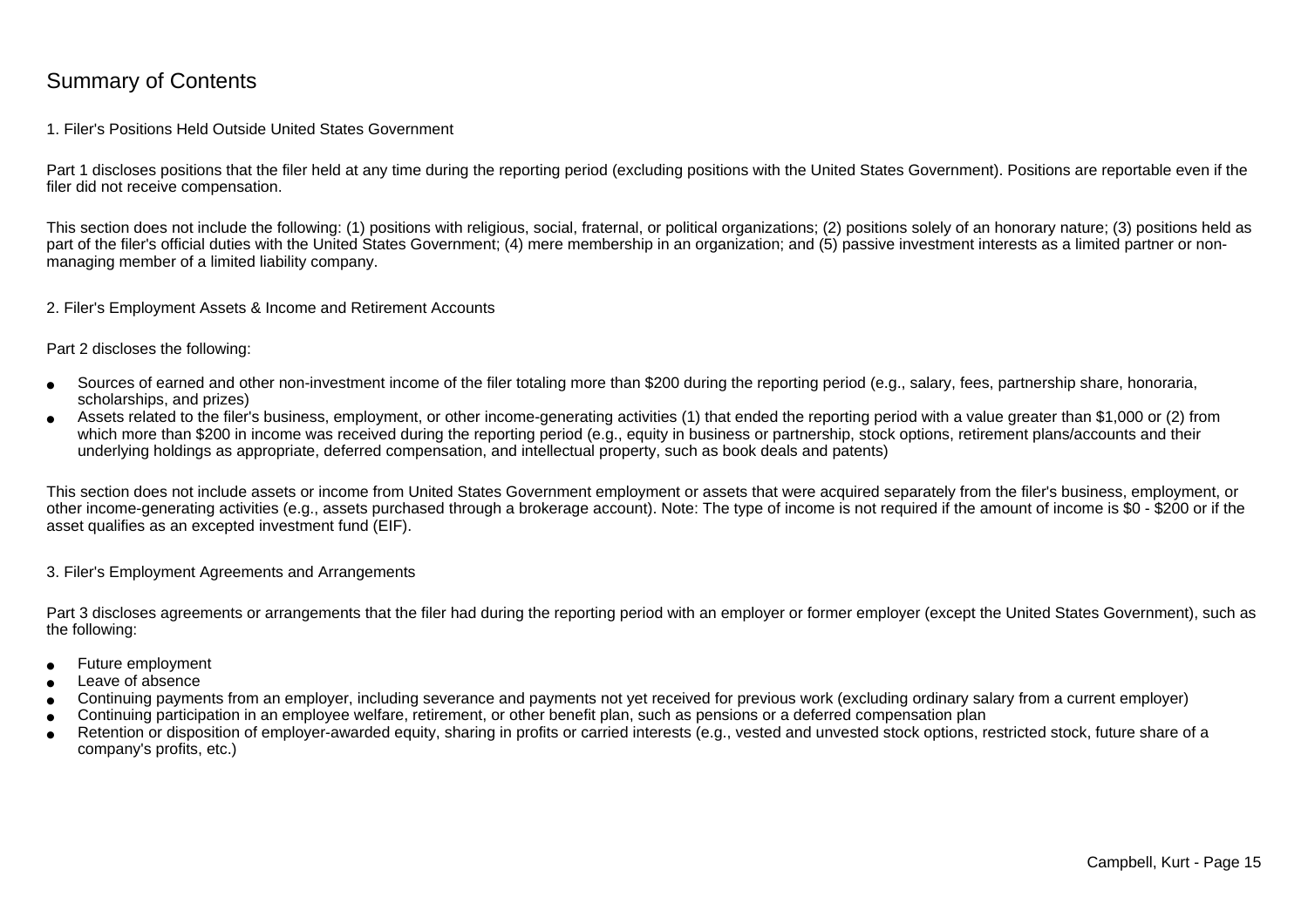#### 4. Filer's Sources of Compensation Exceeding \$5,000 in a Year

Part 4 discloses sources (except the United States Government) that paid more than \$5,000 in a calendar year for the filer's services during any year of the reporting period.

The filer discloses payments both from employers and from any clients to whom the filer personally provided services. The filer discloses a source even if the source made itspayment to the filer's employer and not to the filer. The filer does not disclose a client's payment to the filer's employer if the filer did not provide the services for which the client is paying.

5. Spouse's Employment Assets & Income and Retirement Accounts

#### Part 5 discloses the following:

- ●Sources of earned income (excluding honoraria) for the filer's spouse totaling more than \$1,000 during the reporting period (e.g., salary, consulting fees, and partnershipshare)
- ●Sources of honoraria for the filer's spouse greater than \$200 during the reporting period
- ● Assets related to the filer's spouse's employment, business activities, other income-generating activities (1) that ended the reporting period with a value greater than \$1,000or (2) from which more than \$200 in income was received during the reporting period (e.g., equity in business or partnership, stock options, retirement plans/accounts and their underlying holdings as appropriate, deferred compensation, and intellectual property, such as book deals and patents)

This section does not include assets or income from United States Government employment or assets that were acquired separately from the filer's spouse's business,employment, or other income-generating activities (e.g., assets purchased through a brokerage account). Note: The type of income is not required if the amount of income is \$0 - \$200 or if the asset qualifies as an excepted investment fund (EIF). Amounts of income are not required for a spouse's earned income (excluding honoraria).

#### 6. Other Assets and Income

Part 6 discloses each asset, not already reported, (1) that ended the reporting period with a value greater than \$1,000 or (2) from which more than \$200 in investment income was received during the reporting period. For purposes of the value and income thresholds, the filer aggregates the filer's interests with those of the filer's spouse and dependentchildren.

This section does not include the following types of assets: (1) a personal residence (unless it was rented out during the reporting period); (2) income or retirement benefits associated with United States Government employment (e.g., Thrift Savings Plan); and (3) cash accounts (e.g., checking, savings, money market accounts) at a single financial institution with a value of \$5,000 or less (unless more than \$200 in income was received). Additional exceptions apply. Note: The type of income is not required if the amount ofincome is \$0 - \$200 or if the asset qualifies as an excepted investment fund (EIF).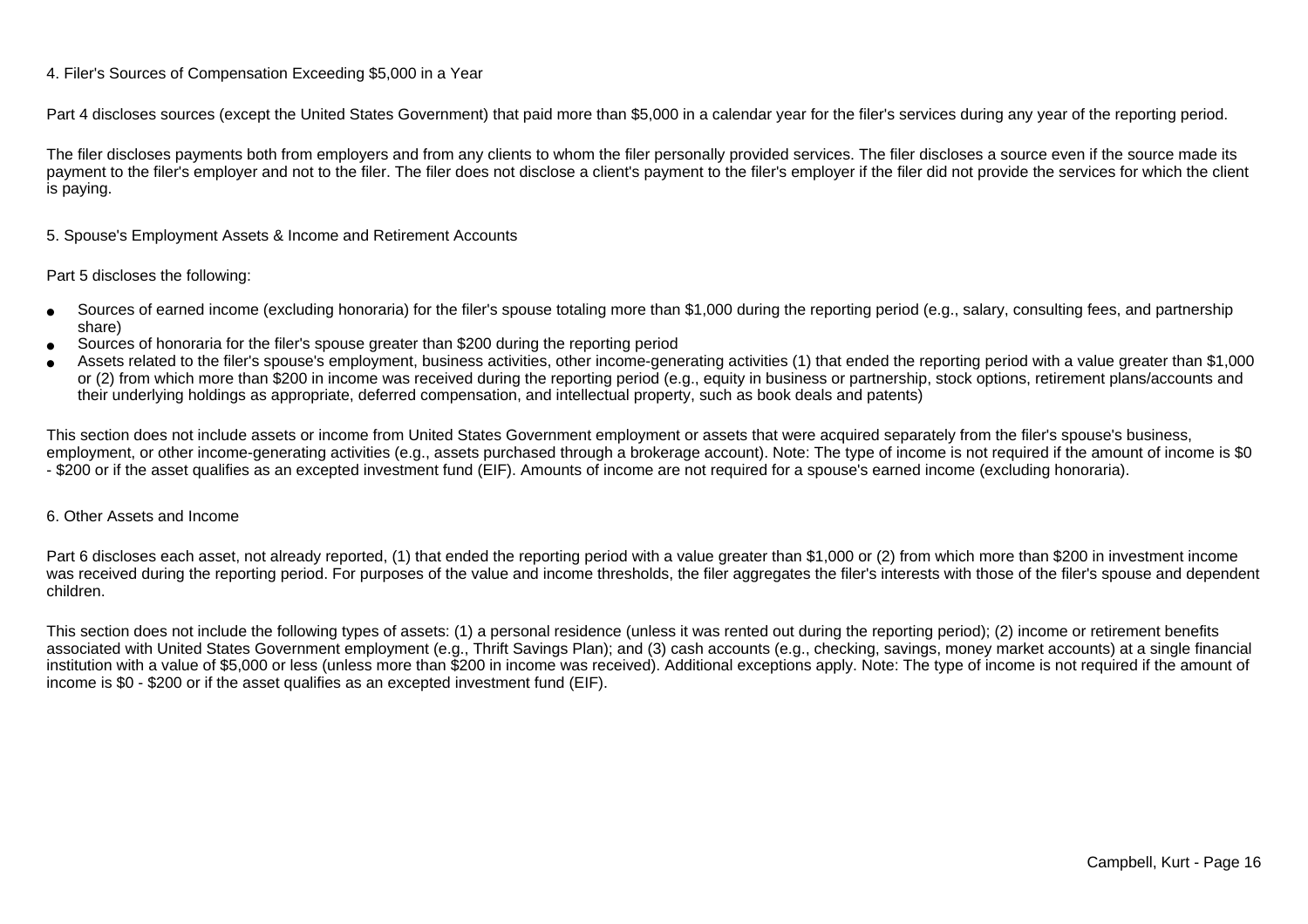#### 7. Transactions

Part 7 discloses purchases, sales, or exchanges of real property or securities in excess of \$1,000 made on behalf of the filer, the filer's spouse or dependent child during the reporting period.

This section does not include transactions that concern the following: (1) a personal residence, unless rented out; (2) cash accounts (e.g., checking, savings, CDs, money market accounts) and money market mutual funds; (3) Treasury bills, bonds, and notes; and (4) holdings within a federal Thrift Savings Plan account. Additional exceptionsapply.

#### 8. Liabilities

Part 8 discloses liabilities over \$10,000 that the filer, the filer's spouse or dependent child owed at any time during the reporting period.

This section does not include the following types of liabilities: (1) mortgages on a personal residence, unless rented out (limitations apply for PAS filers); (2) loans secured by a personal motor vehicle, household furniture, or appliances, unless the loan exceeds the item's purchase price; and (3) revolving charge accounts, such as credit card balances,if the outstanding liability did not exceed \$10,000 at the end of the reporting period. Additional exceptions apply.

#### 9. Gifts and Travel Reimbursements

#### This section discloses:

- ●Gifts totaling more than \$415 that the filer, the filer's spouse, and dependent children received from any one source during the reporting period.
- ●Travel reimbursements totaling more than \$415 that the filer, the filer's spouse, and dependent children received from any one source during the reporting period.

For purposes of this section, the filer need not aggregate any gift or travel reimbursement with a value of \$166 or less. Regardless of the value, this section does not include the following items: (1) anything received from relatives; (2) anything received from the United States Government or from the District of Columbia, state, or local governments; (3)bequests and other forms of inheritance; (4) gifts and travel reimbursements given to the filer's agency in connection with the filer's official travel; (5) gifts of hospitality (food,lodging, entertainment) at the donor's residence or personal premises; and (6) anything received by the filer's spouse or dependent children totally independent of theirrelationship to the filer. Additional exceptions apply.